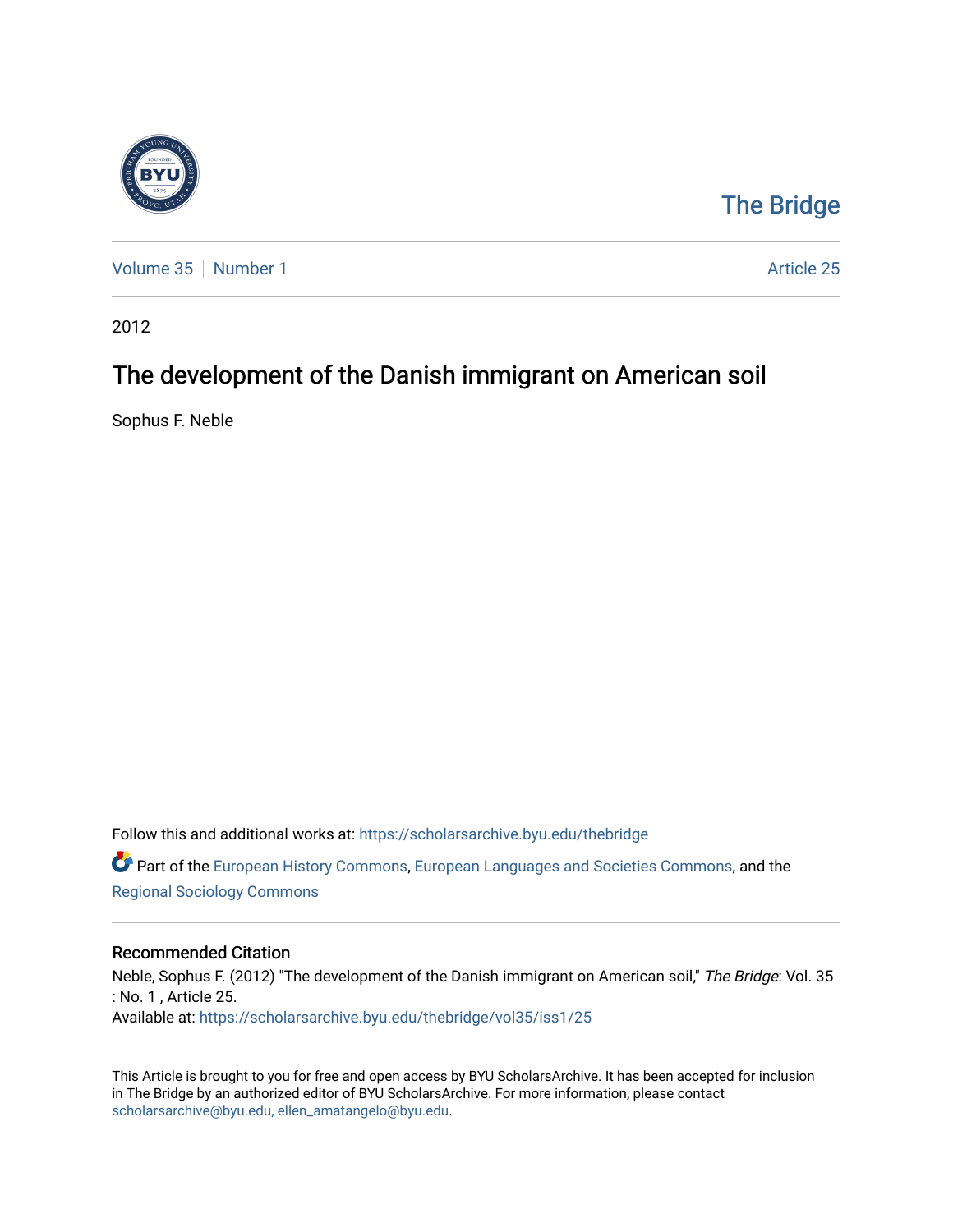## The development of the Danish immigrant on American soil

by

Sophus F. Neble (Translated by Casey Black)

Is the Danish immigrant to the United States quickly naturalized?

This is a question people home in Denmark often ask me, and I will answer both yes and no.

Yes! In as much as it is a known fact that the Danish immigrant, to a higher degree than most other nationalities, takes advantage of his right to apply for "first papers" soon after his arrival.

No! In as much as many Danes, who have received these naturalization papers, never go so far as to get the last citizenship papers and therefore do not become full citizens. If the reason is that the naturalization papers were enough to gain voting rights in many (especially western) states and also gave rights to obtain the free government land, the so-called "homestead," I can't say, but it is a fact that many Danes in America, even people who have lived here a generation, have not received their final citizenship papers.

Therefore the Danish immigrant allows himself to a certain degree to be naturalized at almost any time. It is an honor for him to be a "soon to be" American citizen, and already, after just a few months residency in the country, he has announced his political color and chosen his party affiliation. Typically before each election, I receive bundles of questions from Danish immigrants about which of the two present large parties, democrats or republicans, correspond to left and right in Denmark! The party that one votes for the very first time, using the newly attained voting rights (usually not knowing anything about politics here), that same party remains the party which one adheres to. Besides the Irish, who especially dominate the elections in the United States and especially control the cities' administrations, I believe that Danes in the United States, to a larger degree than any other nationality, use their right to vote. Anyway, when we haven't managed to attain the political influence due us, then it is a lack of unity which has its roots in a national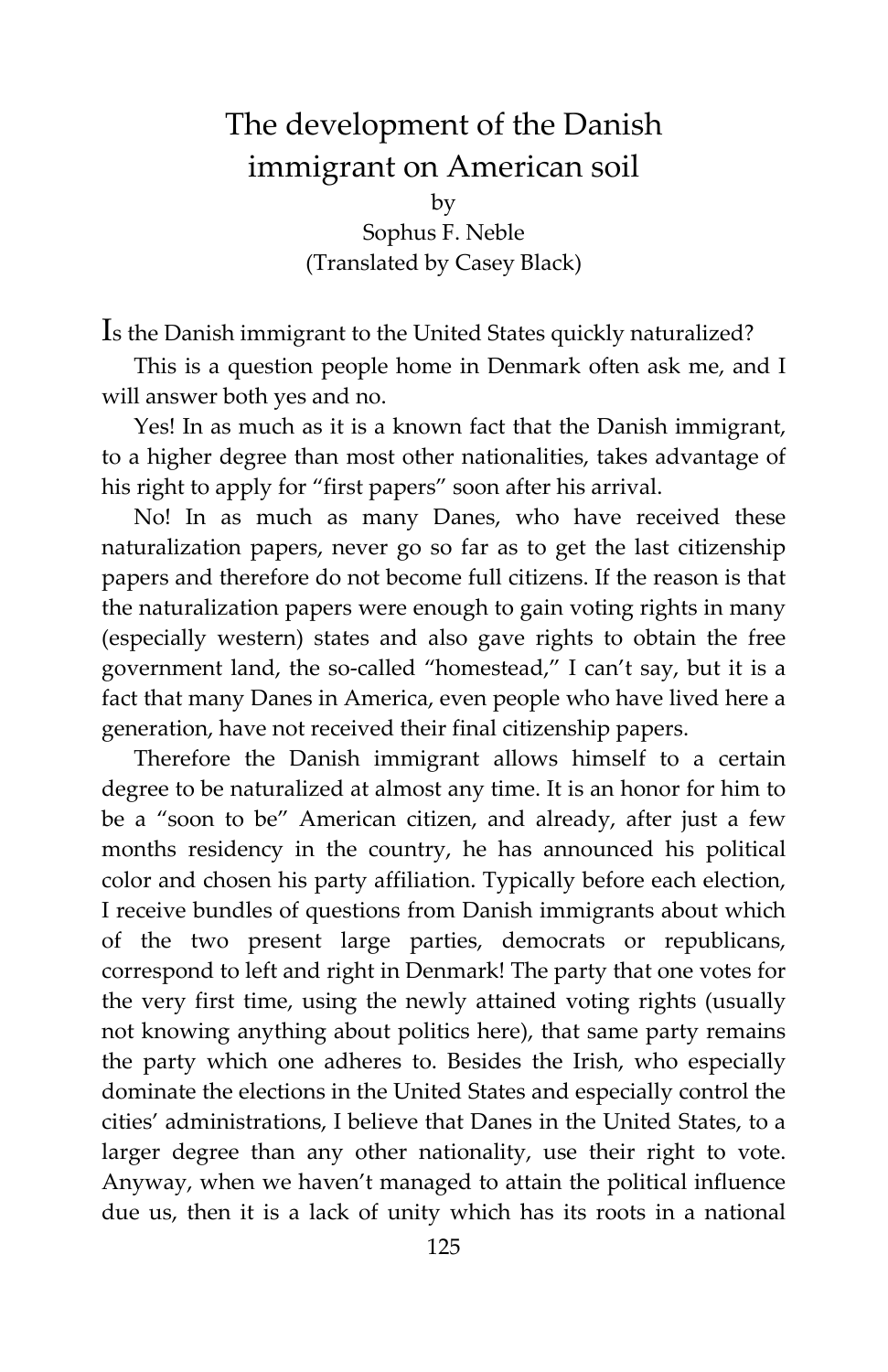peculiarity which, as Georg Brandes talked about at the Aarhus festival, is a special national Danish trait inherent in growing up in a small country, a national trait which many Danes brought with them to America and which unfortunately every now and then reemerges here in other conditions than the specifically political.

I have often gotten upset during a political election, when a truly clever and competent fellow countryman presents himself as a candidate for a position, to find good, really Danish-thinking men, who, while not exactly working against their fellow countryman's election, yet show a conspicuous apathy, while at the same time campaigning for an Irish professional politician. The reason for this is that, in reality, one can't stand to see a fellow countryman be made more of than one's self. If the very same countryman who tried to be "uppity" found himself in circumstances where he needed a helping hand, well then it is that very same fellow countryman who wouldn't help him get elected to public office who is immediately there with a helping hand. That's being fellow countrymen!

The way in which the Danish immigrant over here is very late – and where most are concerned – never really becomes naturalized is in their emotional lives. Danes can be found who have lived in America for more than the span of a generation, whose business and daily lives have been amongst Americans, and who despite an assumed outer skin, have remained Danish because they never have been able to throw off the cultural and emotional lives they once upon a time brought with them. These people will most often not acknowledge it. "What do we have to do with Denmark?" They will ask. "We cast off everything from home a long time ago. We are American citizens, our home is here, and our children are Americans." They will haughtily criticize the meager conditions back home and praise all the advantages which this land offered them; but, nevertheless, they are not Americans, and the same men who haughtily criticized the meager conditions back home will become enraged if others attack these very same conditions.

I remember a while ago, when in an article, one of "The Danish Pioneer's" reporters in Copenhagen criticized the Danish people and claimed that they bathed less in the winter time than people in other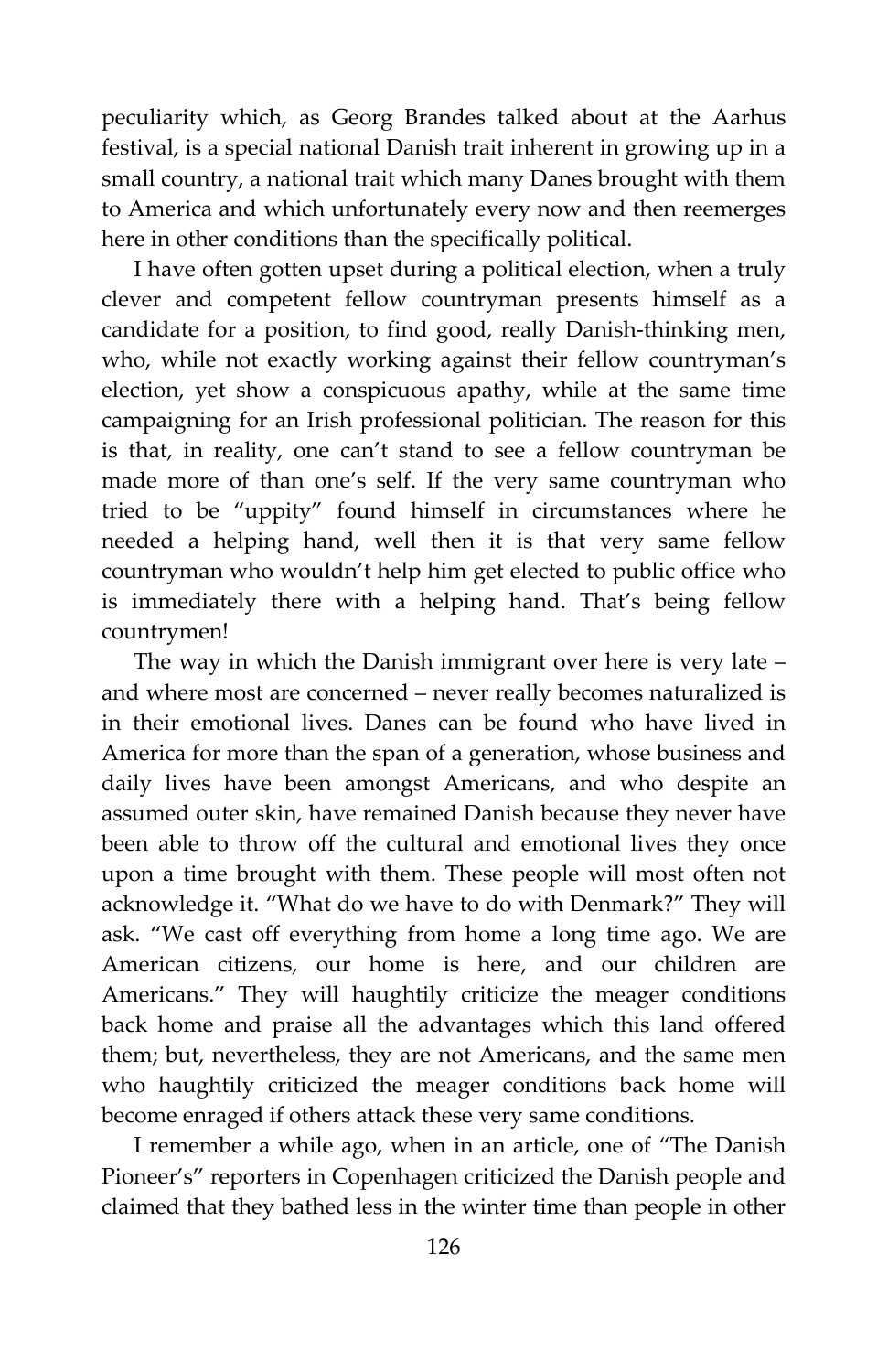countries and therefore called them unclean. This claim created great bitterness over here and brought in hundreds of protests to me. It was the same when, with respect to alcohol consumption, another employee called Danes the most drunken people.

In our emotional life, the great majority of us never become naturalized, and in our family life, although we never become so old, there remains to the end something Danish, even if it is just a picture of the country church where one was baptized and confirmed on the wall of the living room.

We become good, loyal citizens of the United States; but only the very fewest of us become Americans in the strictest sense of the word, and the best proof for this are our Danish Associations: a fraternal order with some 300 lodges and some 20,000 members in the most different areas of the country, women's associations with 130 lodges, two other large associations of societies, a number of widespread special organizations and our strong Danish church and People's Society as well as the Danish press, of which a single newspaper has more subscriptions than most of the largest papers in Denmark itself.

What I have said above counts, however, only for the Danish immigrants: the first generation Danes. I don't believe in a second Danish generation. We can build Danish high schools (højskoler), and we can get the elders to take an interest in them, but never the young who are born here. The youth will always consider being sent to a Danish high school as a burden, something that no one needs, and the Danish high schools here will always therefore need to carry on a struggle for existence which they will, in resisting, lose.

I remember a visit I once undertook to one of the Danish high schools over here. It was in the summer time, and the school was occupied by young girls, --- mostly daughters of Danish farmers ---. The school's superintendent believed in the possibility of preserving a sense of being Danish in the second generation, and it was with a certain pride in being able to contradict me that he showed me about the school. I joined in with all the young girls at mealtime. There were young, ruddy girls and typical Danish faces; the meal consisted of porridge and pancakes, typically Danish; not a single word of English was spoken at the table, and when later I was shown the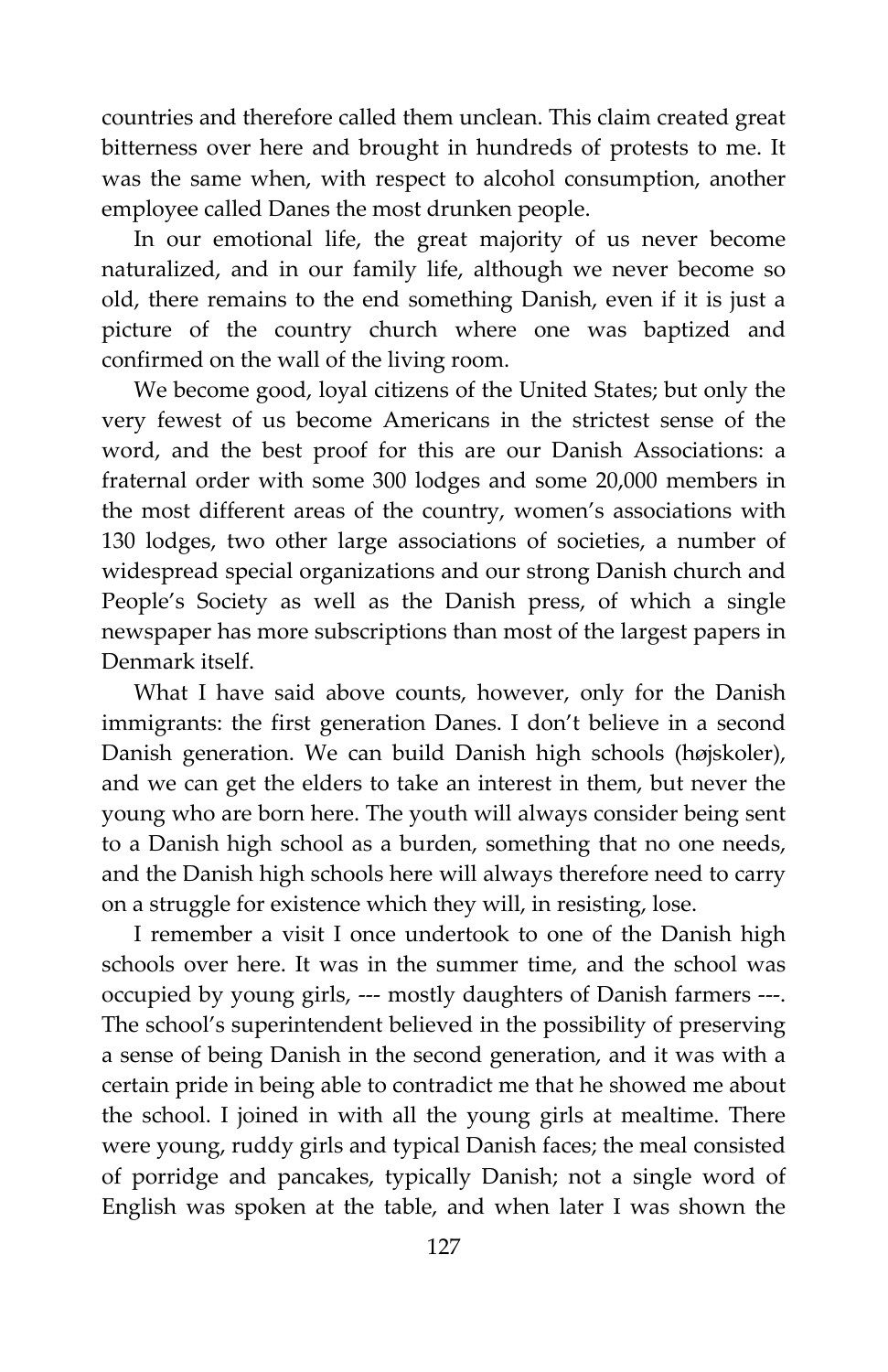young girls' composition books in class, I was surprised to see how well most of them had learned to write in Danish.

The school superintendent thought that he had convinced me, but when I later walked away from the school and met on the road a group of the young girls who were no longer in *school*, then they were happily bouncing around with each other and were themselves, and they all were speaking English.

One may ask if I have ever met children of Danish parents here who were Danish. Indeed, I have met a few cases. I know, for example, a couple of Danish ministers who were born in America and who studied to become ministers in Danish colleges here. They generally speak correctly and probably write correctly, but neither of them have any knowledge of Denmark. They have become Danish because, in part, it has become a career path for them and also because of an interest in what it is to be Danish. Many parents have raised their children to speak, read, and write Danish, and they have done so well as children, but there are relatively few who have kept it up after they have grown up, and all efforts to maintain in the second generation what it is to be Danish will prove to be impossible for the reason that our children are born in America and feel pride in being Americans. None are prouder of being Americans than precisely those born of immigrants, of whom the very fewest, even when they are among Americans, will continue to be Danish.

To what degree has the Danish immigrant taken advantage of the possibilities he found here? Even though the great majority of Danish families have friends and relatives who live in the United States and we are visited over here by both journalists and authors who have written about us in newspapers and published books about America, most Danes immigrate here with total ignorance of the country and conditions. Nonetheless, many adapt surprisingly quickly to the conditions. As a rule they certainly find everything wrong, criticize what they don't understand, and talk about how quite different everything was at home. They learn first to say "all right" and so spit on their hands and grab hold. Most seek out Danish settlements so they can move among their countrymen with whom they can speak and get together, and these are the ones who become naturalized the latest.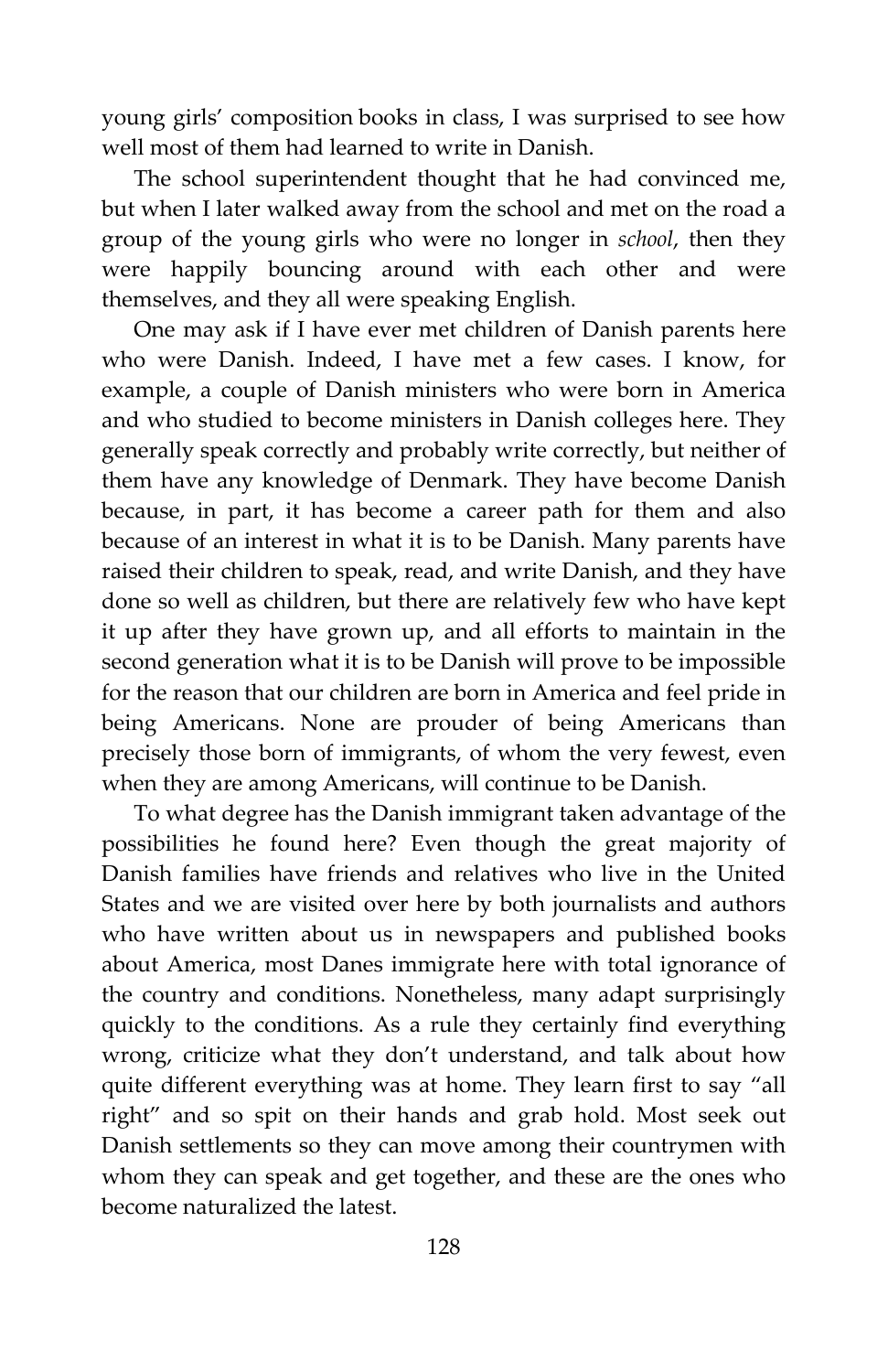In my opinion, the immigrant should get out and mingle among Americans as soon as possible in order to learn the language and adapt to conditions. This is so much easier for the Danish immigrant, who is preferred most among Americans of all nationalities. What matters most first and foremost is to become "Americanized," to adopt the American way of working, to look out for the chances that offer themselves. One must first become American and acquire everything good about them; one will certainly be able to find the Dane inside once again, for there is much that one never *can* be rid of and which by itself will make itself relevant. One need not give up everything one values, and it is my conviction that is precisely those here who do not who become the best Danes.

It has often been claimed that the possibilities for the Danish immigrant are no longer as good as they were before. This is not true; there are just as many possibilities for the hardworking and clever immigrant as there ever have been, and this is especially true for a particular class of immigrants, that is, the agricultural laborers. These are the ones who have taken the greatest advantage of the possibilities that presented themselves here, and in the different states there now live thousands of poor smallholders' sons who came to America with two empty hands and who now sit warmly indoors on well-kept farms. The majority of these people have kept their Danish nature, their Danish culture, but the whole way of getting ahead by which they made their way was American; they have kept the memories and the love of Denmark, but if you think that they sit out on their farms and long to trade the corn field for the clover field at home, then you're wrong; they are happy and contented here, proud of what they have accomplished and loyal to the America that gave them their chance.

But the Danish craftsman, one may ask, what are the possibilities for him now in America in an age where machinery is used to the degree it is in the United States? Has the Danish craftsman who came to America found possibilities to the same degree as the Danish agricultural laborer and has he managed to take advantage of them? And the office worker, the business man, and all the others who moved to the United States?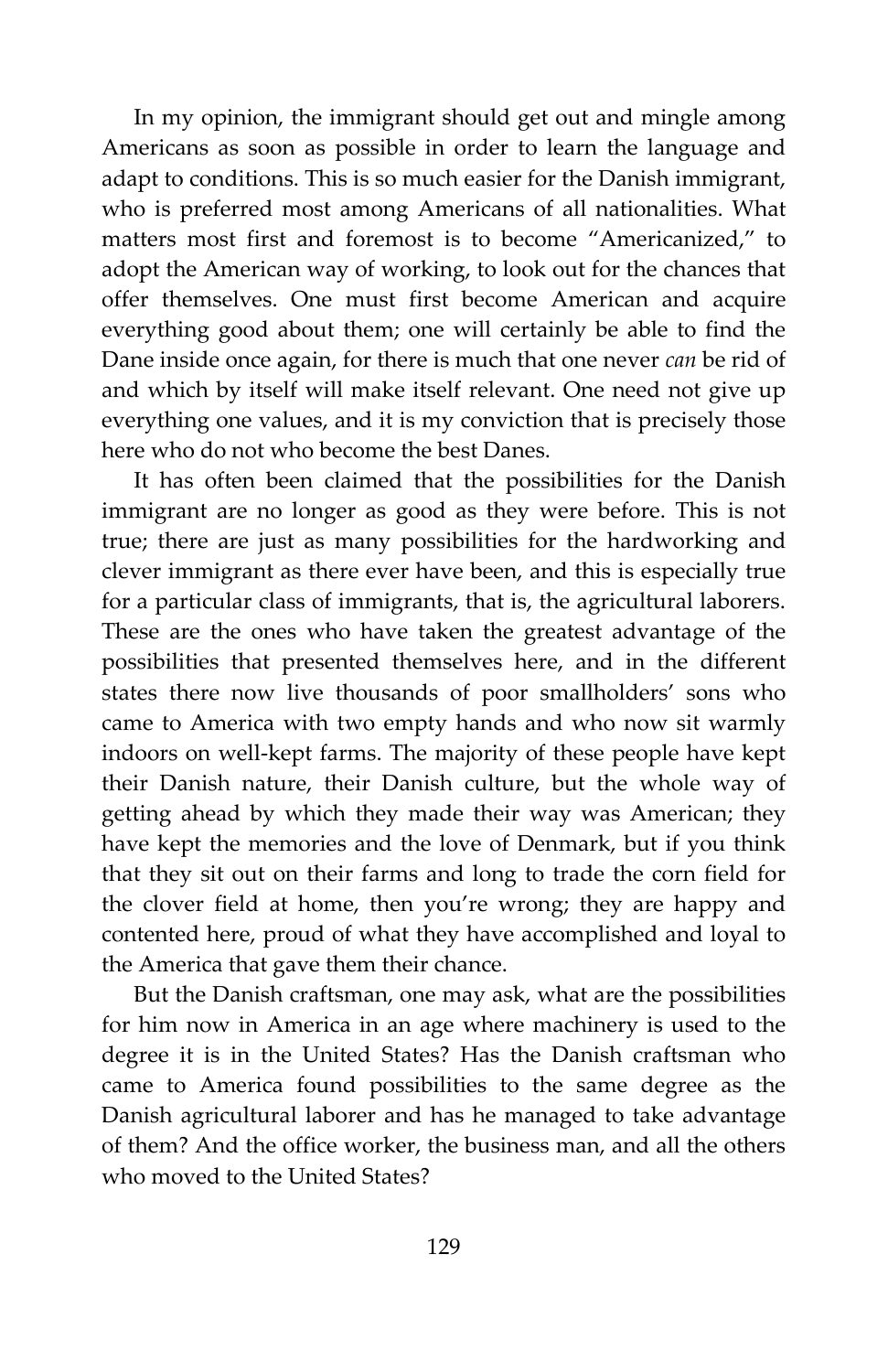No, they all haven't, but I would claim that many have, and the great majority has done better than they would have if they had stayed in Denmark. In all bigger cities here, there can be found Danes in the leading businesses and industries, builders, manufacturers, and so on and so forth; and they almost all are people who are the sons of peasants back home, people who have worked their way up from simple laborers without any other stimulus to get ahead than their own diligence and talent, because the possibilities are and have been here and these men managed to take advantage of them. I could from my extended circle of acquaintances fill this book with examples of how a smallholder's son, who herded sheep on a peasant's field in Jutland, has become a leading builder in one of our larger cities, of how a trade apprentice from a small provincial town has become a banker and financed ventures worth millions, of how a smallholder's son from Funen has become a judge, of how a Danish dairyman has become a professor, of how a Danish merchant has become a well-known lawyer in our second largest city, of how a wool merchant from Jutland has become manufacturer of woolen products, and so on without end. It was because the possibilities were here and because these people were practical people who knew how to take advantage of them.

Most Danish immigrants to America come with their national peculiarities. Let's take, for example, the Danish craftsman. He comes here conscious of the fact that he is a journeyman from Denmark, that he has fulfilled his apprenticeship, and that he has proof of having learned his trade, and that no craftsman anywhere in the world is better than a Danish one! He visits the American workplaces and finds that after all it's some kind of terrible trash they do there. As a Danish-trained journeyman he almost feels ashamed for the work. However, he seeks work, gets hired, and finds out that he can't communicate with others, can't understand how to use the tools they use over here, even though they actually are far more practical. Here there is no lunchtime; just hang in there with your tongue sticking out. Instead of being practical and saying to oneself: "So that's the way it is here! This is where I have to make my future; now it's a matter of learning how to do it exactly like the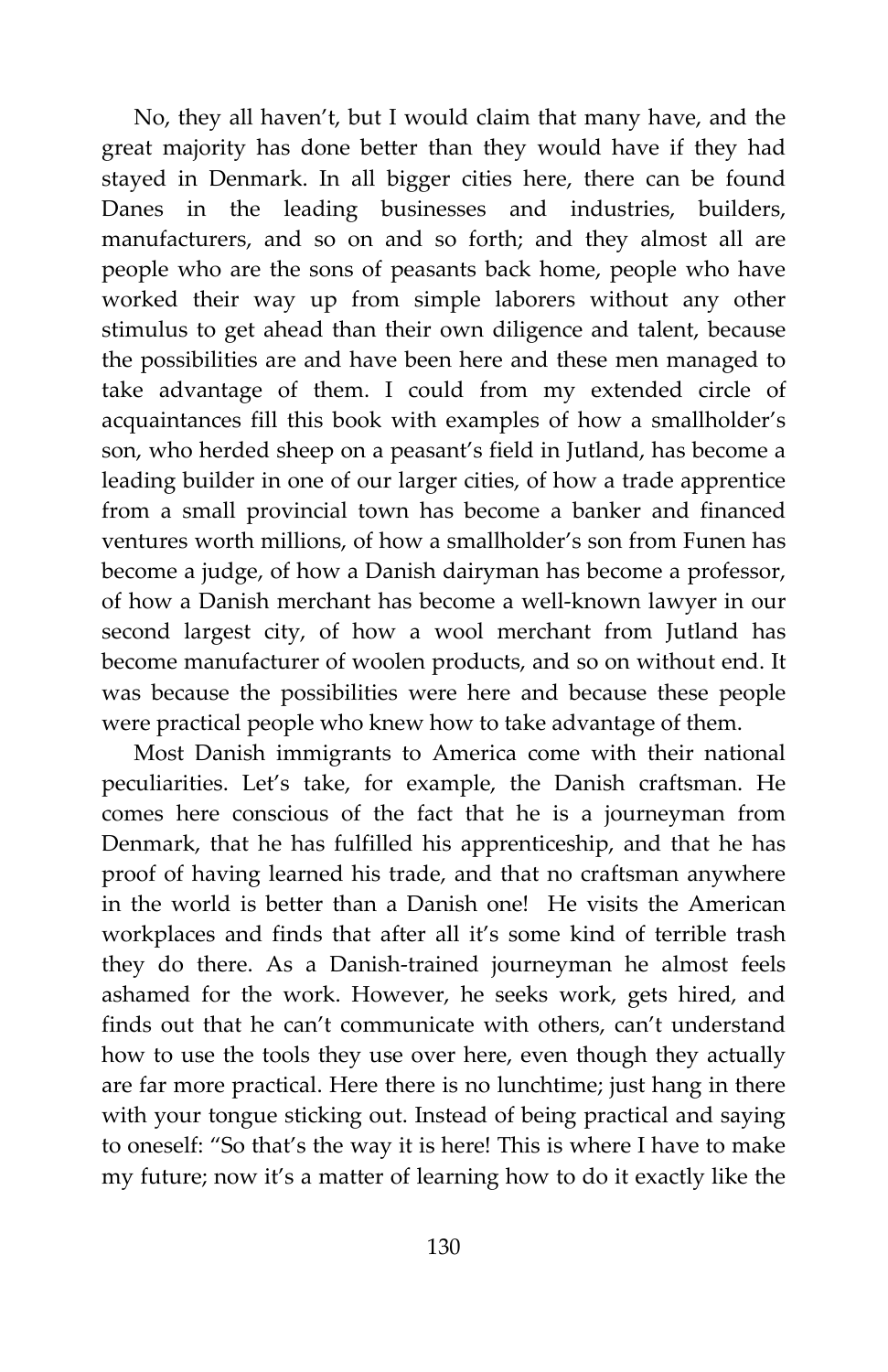others do," he takes to criticizing and tearing down the work and the conditions and perhaps gives up on the whole thing.

The Danish craftsman, no matter how skilled he is, must adapt to the way work is done here, align himself with the conditions, and when he has done this, his skill as a Danish-trained journeyman in his trade will always work in his favor.

A Danish mason, who has built substantial buildings in Denmark and been considered a skilled construction worker, sought out with me a large construction site here in America. There was nothing he did not find fault with, and overall it surprised him that such a box didn't fall down before it was finished. The bricks were crooked and loose, the mortar was no good, and the way the mortar and stones were put together would have resulted in a fine in Denmark.

I pointed out to him that New Yorkers put up fifty story buildings that held together more solidly than any of the—at most five story buildings in Copenhagen.

The man was a mason and a skilled mason who in America, if he had been practical, would have had a future. He ended up as a assistant in a nursery here.

Indeed it cannot be denied that here in America, from a Danish point of view, there can be found many poor craftsmen, but the fact is that every craftsman here is essentially a specialist in a particular thing. A profession, such as one conceives of the word in Denmark, doesn't exist in America, where for example, a man --- because he is a carpenter, should therefore be able to do all kinds of carpentry work just as in Denmark, and a journeyman mason who lays bricks, would be highly indignant if one, for example, asked him to put mortar on a wall.

A number of Danish sailors have taken to painting houses here in America. They are, after all, used to tarring and painting ships at sea and know how to use a brush. I know of many examples how such former sailors have become master painters and wallpaper hangers and have run substantial businesses, whereas really trained skilled and journeyman painters have never become anything other than journeyman painters in Denmark.

Many will object that craftwork therefore finds itself at a painfully lower level here, but this is in no way the case, and it is a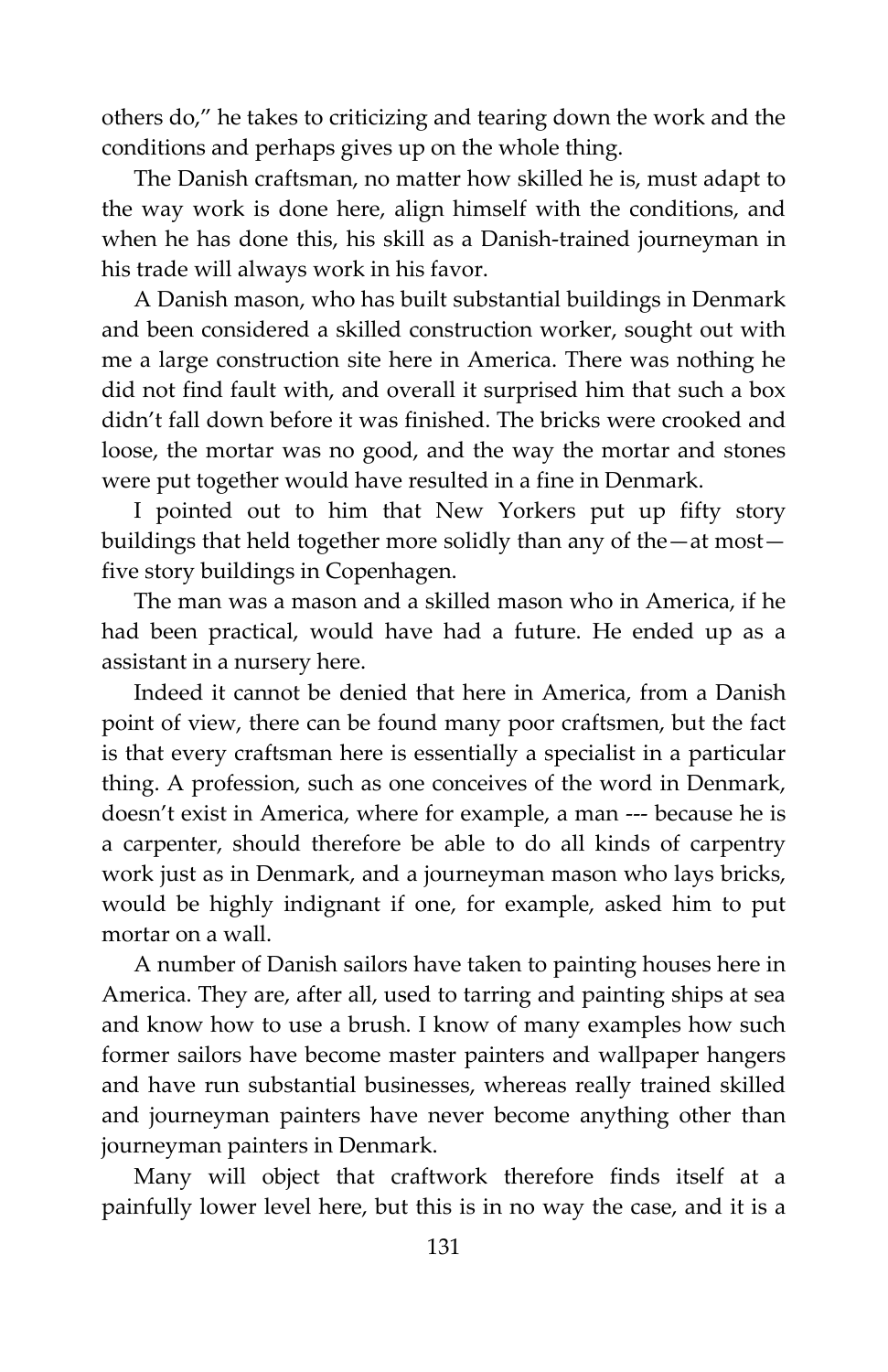faulty belief one has in Denmark when one thinks that it takes four or five years for someone to learn how to apply paint on a house; and house painting and decorative painting in America are two different jobs.

There is something absolutely unhelpful to the development and transformation from Dane to American in sticking to the belief that there is nothing over here that lasts, that everything in the old world is far better, since in fact, almost everything here is far more practical than at home, and I believe that it would be of immense benefit for the young Danish craftsman and businessman who wants to build a future in Denmark if he were to travel to America and work here for a year in his craft or business, for this practical development combined with the undeniable skills he can gain in Denmark would be to his advantage throughout his life.

Even as I consider myself an American and recognize what I owe this country where now for over half a lifetime I have enjoyed citizenship and at the same time admire so many things in the United States, still at the same time no one should believe that it is my intention to advise people at home to move to America. The rule I have followed throughout my life, and which I have seen many, many examples for, is that things have gone well for immigrants and things have gone bad. I have seen things go wrong for the honest and diligent man just as it probably would have gone bad for him if he had stayed at home. And I have seen things go well for the many who understood how to exploit the possibilities. In contrast, if with these words I could reach those who believe that America is a land to which should be sent those who lack honesty, strength, and a will to work, then I would with far greater strength than could be put into this text, remind them that the worst that could happen to such people would precisely be to be sent to America, for there only a misery awaits them that would be far, far greater than one could imagine in a land like Denmark. Only he who is willing to start over again and has the persistence and strength to do so can succeed in America. In America, work ennobles the man, and many of our best Danes in America today began their careers in their day with a shovel in the street.